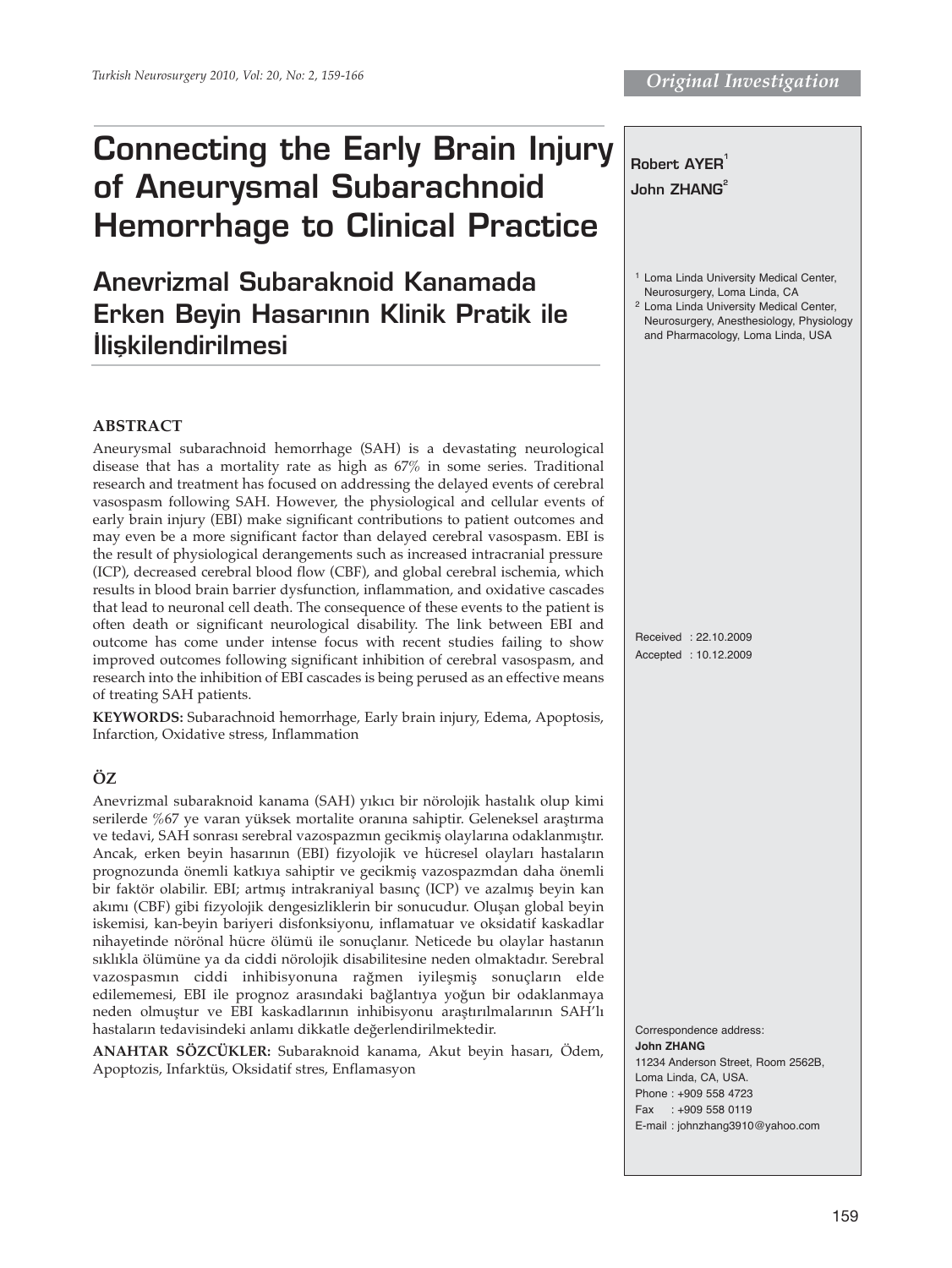#### **INTRODUCTION**

Aneurysmal subarachnoid hemorrhage (SAH) accounts for up to 7% of all stokes (15, 74) and carries a mortality rate as high as 67% (28,69). Advances in the surgical and intensive care treatment for SAH patients over the last several decades have reduced the previous mortality rates by as much as 15% (28). However, many of these advances do not address the progression of the disease at a molecular level, which begins in the moments immediately following rupture of the aneurysm. The pathophysiology that immediately follows aneurysm rupture has been recognized as the greatest contributor to mortality after SAH for over a decade, and 12-15% of the patients with a ruptured aneurysms die before reaching medical care as a result of these events (6, 69). Early Brain Injury (EBI), is a term that refers to the whole brain injury that occurs in the 24 to 72 hours following SAH (8, 40, 61). While basic science efforts have traditionally focused on the delayed events of vasospasm following SAH, typically occurring 3-14 days after rupture (11, 37, 48), EBI refers to the events that occur, or are at least initiated, in the brain before the development of vasospasm.

EBI is a multifaceted event with complex pathways that often have overlapping outcomes; several different pathways may contribute to neuronal apoptosis, or blood brain barrier (BBB) breakdown (Figure 1). Neuroscience subspecialties (neurovascular, neuro-immunological, etc) each tend to focus on specific aspects of the molecular mechanisms of EBI, but ultimately therapy will probably consist of combination of treatments that address the many aspects of the injury. Failure to focus earlier clinical and research efforts on the treatment of EBI may have been because the opportunity for intervention was either felt to have already passed by the time the patient reached the hospital, or the pathophysiology was simply deemed untreatable. Studies are contributing to a mounting body of evidence that EBI, whose cascades are set into motion immediately following aneurysm rupture, not only contribute to the initial signs and symptoms of SAH, but also contribute to the delayed neurological deterioration traditionally attributed to vasospasm, as well as long term functional outcome (3, 13, 60, 63, 64, 75). Recent studies, such as the CONSCIOUS-1 clinical trial of clazosentan, have also shown that the reversal of

vasospasm itself fails to improve outcome, suggesting that events outside vascular contraction contribute to delayed neurological decline as well as poor long term outcome in SAH. In CONSCIOUS-1, the endothelin-1 receptor antagonist clazosentan demonstrated a 65% reduction in angiographic vasospasm that resulted in only mild reductions in delayed neurological deficits, and failed to result in improved functional outcome (47, 80).

This review illustrates the pathophysiology of early brain injury, reviews some of its molecular mechanisms, and provides evidence to suggest that the patients who have survived long enough to reach neurosurgical intensive care are candidates for interventions that aim to halt the molecular cascades of early brain injury that may continue for days following the inciting event.

## **Consequences of Increased Intracranial Pressure and Cerebral Edema following SAH**

Perhaps the most immediate event following the rupture of an intracranial aneurysm is the acute rise in intracranial pressure (ICP) that at least initially results from the mass effect of the introduction of blood into the subarachnoid space (57, 82). Additional mechanisms contributing initial increased ICP also include impeded CSF drainage (12, 17, 81), cerebrovascular dysfunction resulting in vascular engorgement (24), and the formation of acute cerebral edema (65, 70, 71). When an aneurysm ruptures, the ICP rises to levels approximating diastolic blood pressure within minutes. It then falls over several minutes to reach a much lower baseline, but remains at higher than normal pressure (23, 58). The fall in ICP following its initial spike results from compensatory mechanisms related to the Monro-Kellie hypothesis: as extravascular blood enters the subarachnoid space, intracranial CSF is displaced into the spinal cord and/or forced into the venous system, additionally venous and then arterial blood volume is displaced from the intracranial space (42, 43, 55). If these compensatory mechanisms are not enough to support critical levels of brain perfusion the patient may expire. Even though the patient may survive the initial hemorrhage the new steady state with elevated ICPs is correlated with poor outcome (27). Current therapies for elevated ICP following SAH include the placement of intraventricular, and even lumbar cistern drainage systems (56, 78). These traditional means of lowering the ICP are effective,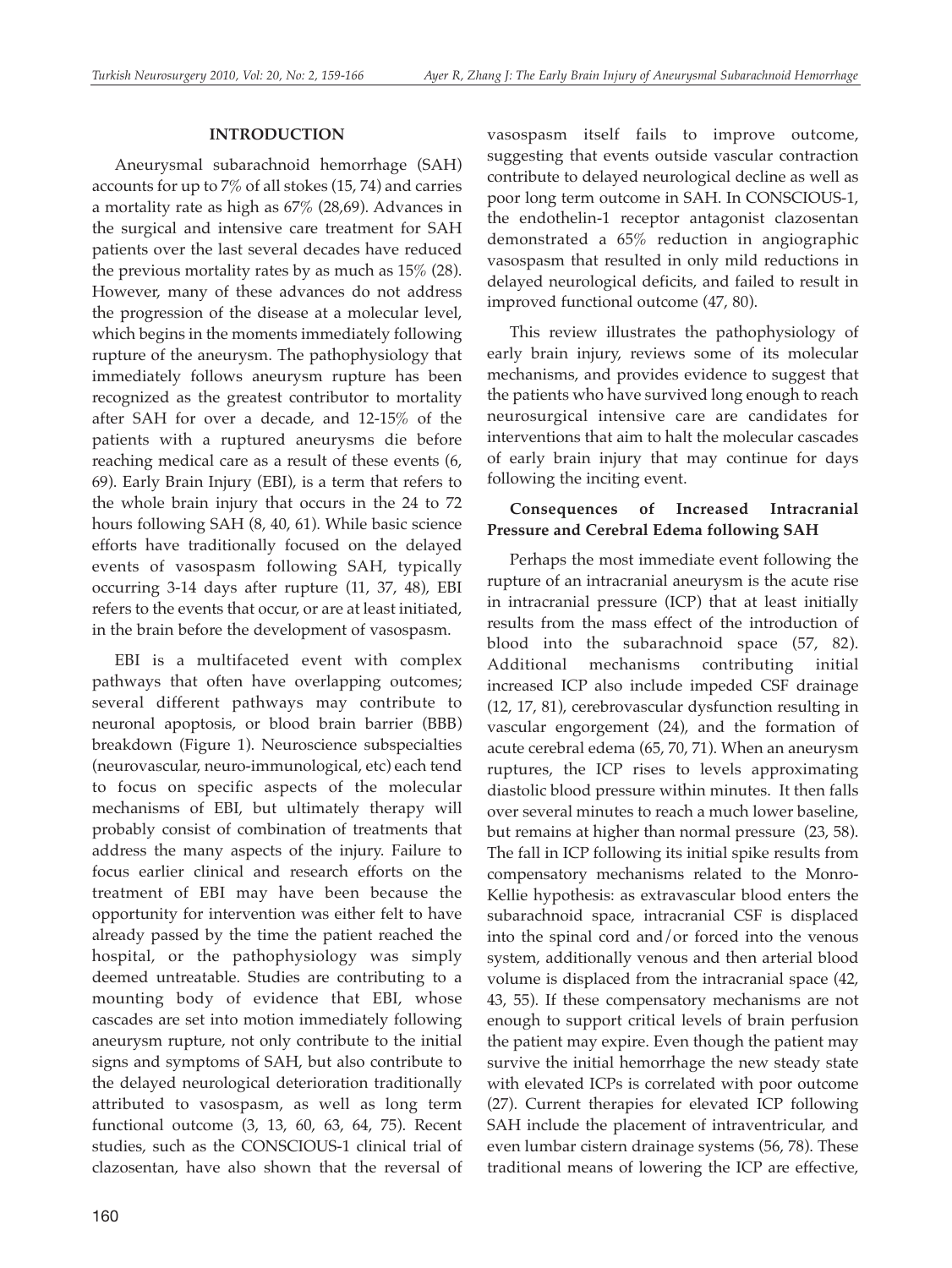but there are still instances of poorly controlled ICP despite these measures. Additional benefit may be gained from therapies aimed at reducing the acute development of cerebral edema (9, 76). The incidence of cerebral edema following SAH has typically been overlooked, as most clinicians focus on the development of hydrocephalus or the evacuation of large subarachnoid clots which are more obvious reasons for elevated ICP (Figure 2A,B). Studies on the incidence of global cerebral edema following SAH have found an incidence of roughly 8% (9, 34, 38, 41). The clinical relevance of cerebral edema in SAH has been highlighted by cases reporting the need for decompressive craniectomy following its development (71), as well as animal studies demonstrating the presence of global cerebral edema within minutes to hours of aneurysm rupture (7, 32, 73, 76). Additionally, Claassen et al found that 40% of patients with global cerebral edema on CT had a 40% mortality at 3 months, compared to only an 18% mortality for patients without global cerebral edema (9), and Kreiter et al. found cerebral edema to be one of the major predictors of cognitive dysfunction, mortality and morbidity following SAH even after factors such as age, aneurysm size, and neurological grade at admission were considered (38).

### **Pathways to Global Cerebral Edema Following SAH**

The mass effect of subarachnoid blood, and the development of hydrocephalus are examples of mechanical causes for increased intracranial pressure, however, the development of global cerebral edema is a processes that occurs at the cellular level. A major consequence of the initial ICP spike following aneurysm rupture is the development of global cerebral ischemia resulting from the circulatory arrest that occurs as intracranial pressure (ICP) transiently reaches levels approximating arterial pressures; this is phenomenon is clinically correlated to the loss of consciousness following SAH (57, 58). This hypoxic state results in energy failure in neurons and glia and initiates the cascade of events leading to cytotoxic edema (61). Ischemia also results in apoptosis in the cells that constitute he blood brain barrier (BBB) (36). Endothelial cells and perivascular astrocyte cell death leads to the diffusion of serum from the vascular lumen into cerebral tissues (vasogenic



*Figure 1: Inter-relationships of Early Brain Injury Pathways. Physiological disturbances such as increase ICP and decreased CBF, inflammation, and oxidative stress culminated in neuronal cell death.*



*Figure 2: Variables Responsible for Increased ICP following Aneurysmal SAH. A) In a case illustrating some of the more recognized causes of refractory ICP in SAH patients, a 46-yearold female presented with Hunt Hess Grade 5 SAH. The aneurysm was clipped under emergent circumstances due to elevated ICP despite ventricular drainage and a decompressive craniectomy and partial evacuation of the frontal intracerebral hematoma was performed at the time of clipping (as shown above). B) A second patient with refractory ICP. This patient underwent coiling of an anterior communicating artery aneurysm, and despite ventricular and lumbar cistern drainage developed refractory ICPs. The scan above shows subarachnoid blood and diffuse cerebral edema. This case illustrates an instance were specific therapies against EBI may counteract the development of edema, help control ICP, and improve patient outcomes.*

edema). Numerous intracellular second messenger cascades have been implicated in initiating the apoptotic signal that disrupts the BBB (8, 62, 83). Park et al. demonstrated apoptosis in cerebral endothelial cells and an increased BBB permeability after experimental SAH that was reversed with caspase inhibition (62). Additionally, vascular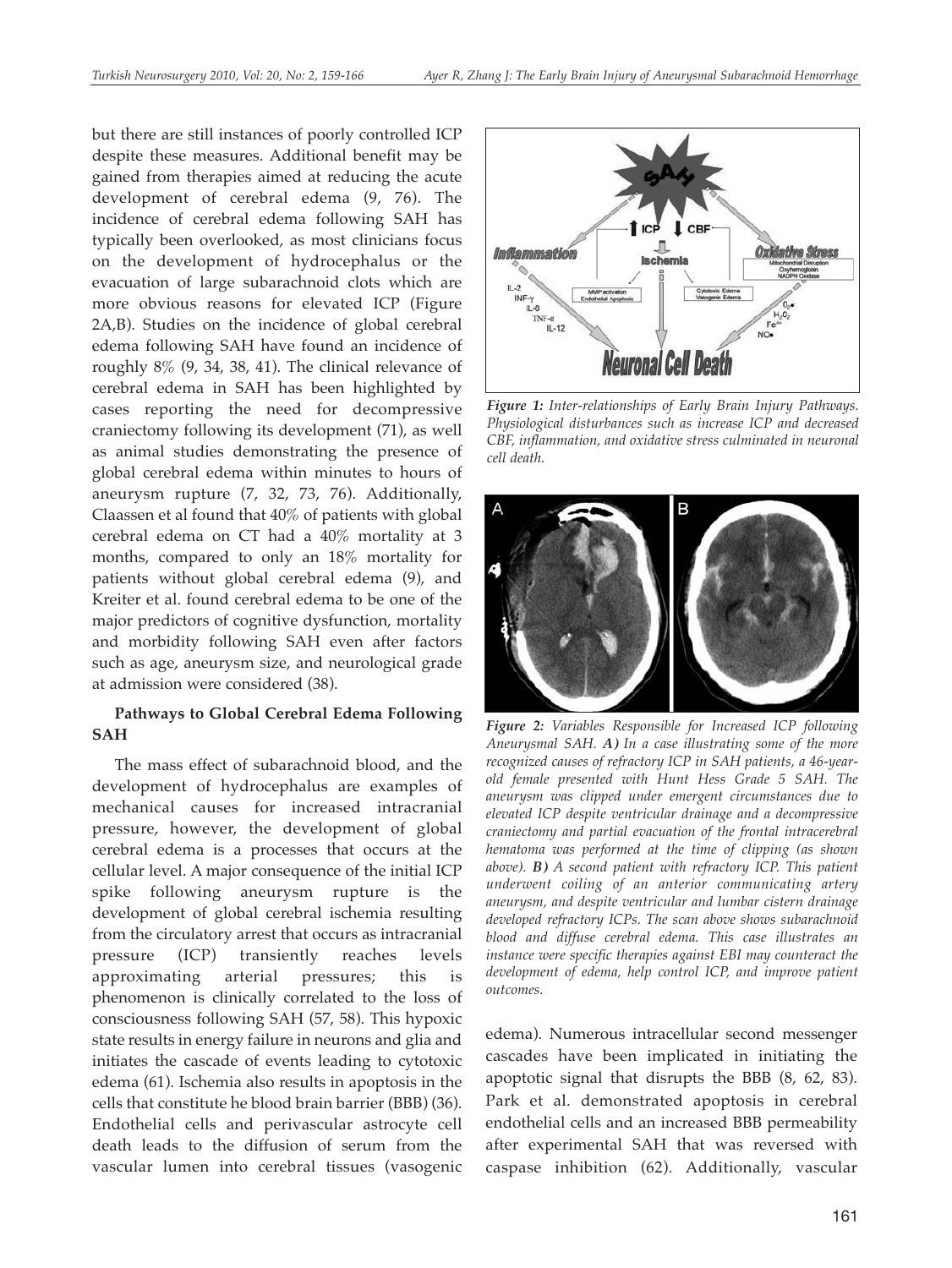endothelial growth factor (VEGF), a mitogen involved in angiogenesis and vascular permeability (53, 84, 85), is elevated following SAH, and initiates cell death pathways in the neurovascular unit that comprised the BBB (40, 83). In addition, matrix metalloproteinases (MMPs), which degrade the type IV collagen that makes up the basement membrane of the BBB, are known to be increased following experimental and human SAH, and contribute to BBB breakdown (29, 54, 66-68, 72). The development of therapies that target these enzymes may have clinical efficacy as Yatsushige et al. found that decreased MMP-9 activity was associated with a preserved basement membrane and reduced cerebral edema 24 hours after experimental SAH in rats (83). The development of therapies to reduce BBB disruption is complicated by the fact that the therapeutic window for these treatments may be limited. Already evidence exists that inhibiting factors acutely may prove beneficial, but if the inhibition is prolonged it may prove detrimental to recovery, as in the case of VEGF (85) and MMPs (49).

## **Concurrent Mechanisms of Brain Injury: Oxidative Stress and Inflammation**

SAH introduces free radical and inflammatory cell mediated brain injury through the free radical inducing properties of extravascular hemoglobin and cytokine secretion from leukocytes and erythrocytes.

Many studies have provided evidence that oxidative stress plays a significant role in EBI. An imbalance favoring the production of reactive oxygen species (ROS) versus their neutralization by intrinsic antioxidant systems has been demonstrated in the brain following SAH in both experimental models and humans (19, 35, 50, 51). The foremost source of free radicals following SAH are the leakage of superoxide anions from mitochondria due to an ischemic disruption of the electron transfer chain, and the cascade of free radicals produced from the auto-oxidation of hemoglobin (1, 50). The liberation of oxyhemoglobin (oxyHb) into the CSF following SAH is a major producer of (02•) and hydrogen peroxide (H202) as it undergoes auto-oxidation to methemeglobin (2). Methemoglobin and oxyhemoglobin will also react with hydrogen peroxide to generate ferrylhemoglobins (Fe4+), another strong oxidizing agent (22). In the brain there are several enzymatic protective systems that

are in place against free radical production, and during normal cellular respiration, superoxide dismutases (SODs), glutathione peroxidases (GSH-Px), and catalase are the significant enzymatic scavengers in brain tissue (46). However, following SAH these enzymatic systems become downregulated or modulated in a way that reduces their antioxidant capabilities (18, 19, 46, 50).

Through their highly reactive unpaired electrons, free radicals are directly damaging to the neurovascular unit (endothelial cells, pericytes, astrocytes) and neurons through the promotion of lipid peroxidation, protein breakdown, and DNA damage (61). The consequences of these events are neuronal apoptosis, endothelial injury, and blood brain barrier (BBB) breakdown. Figueroa et al demonstrated that oxidative stress induced cortical neuron death through the mitochondrial pathway of apoptosis as well as through necrosis (16). Endo et al., through the use of transgenic rats, showed that reducing oxidative stress during acute brain injury reduced apoptosis, and promoted increased survival and neurological function in experimental SAH (13). The administration of systemic antioxidants in experimental SAH has also proven to reduce oxidative stress, protect the BBB, and improve neurological scores (21, 31, 79). Free radical mediated damage is non-specific and affects many cell types. The advantage of direct free radical scavenging, or the up regulation of native protective systems during acute injury, is the ability to prevent the initiation of multiple damaging cascades. However, utilizing an effective therapeutic window may be the biggest challenge. It is possible that by the time a patient is available to receive treatment the damage caused by free radicals may have already been completed, and may explain the poor performance of free radical scavengers in clinical trials (25, 33, 44, 45).

Several ingestions have characterized the infiltration of lymphocytes and macrophages into the CNS following subarachnoid hemorrhage, indicating that SAH may elicit its own characteristic inflammatory reaction (39, 52). The CNS has several intrinsic mechanisms that provide a somewhat immunologically privileged site; part of this immune suppression appears to involve the inhibition of neurotrophils, which do not appear to be a significant part of the inflammatory response following SAH (59, 77). Debate exists as to whether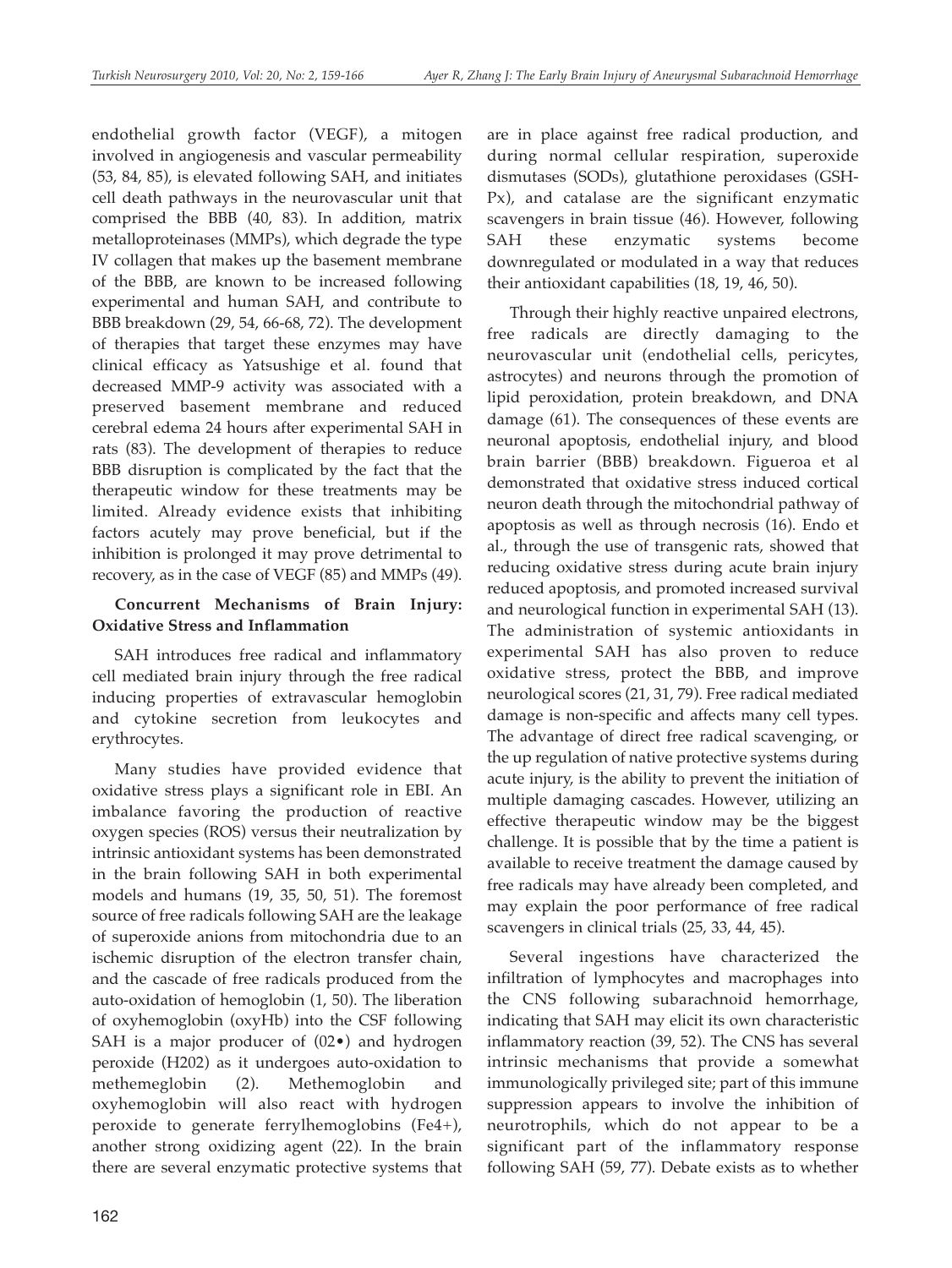or not the infiltration of lymphocytes into the CNS is neuroprotective, or detrimental to recovery. Conflicting reports are highly debated (26). Investigators have sought to resolve the conflicting evidence by investigating the subpopulations of T cells following various CNS injuries, particularly distinguishing between type 1 (Th1), type 2 (Th2) and type 3 (Th3) T helper cell subsets through the identification of their characteristic cytokines. Investigations in ischemic stroke models demonstrate the potential for the development of a Th1 cellular response, resembling CNS autoimmune disease, that results from the exposure of CNS antigens to the immune system that are usually protected from recognition by an intact BBB (4, 5). The development of immune tolerance to CNS antigens prior to experimental stroke has been found to reduce Th1 autoimmunity, reduced infarct size, and improve outcomes (5). Additionally, eliciting a Th2/Th3 response, characterized by the secretion of immunomodulatory cytokines (IL-4, IL-10, transforming growth factor ß1 (TGF- ß1), promotes the immunological tolerance of CNS antigens and may augment neuroregeneration (20, 26). These findings have lead to the experimental application of drugs known to illicit Th2 immune responses for the treatment of stoke and other CNS diseases (20, 26). The concept of immunomodulation may prove to be beneficial while avoiding the pitfalls blanket immunosuppression (14).

## **A Common Final Pathway: Cell Death and Brain Infarction**

Ischemia, cerebral edema, oxidative stress, and inflammatory reaction all make themselves clinically relevant through their involvement in neuronal cell death, which is ultimately responsible for the dysfunction that follows SAH (Figure 1). Neuronal cell death has been quantified following experimental SAH during the early brain injury period (60, 64, 75), and the degree of neuronal cell death has been linked to the physiological events of aneurysm rupture, such as the degree of initial cerebral blood flow reduction (64). The most obvious indication of cell death, albeit from apoptosis or necrosis, is the development of an infarction, and its appearance following SAH has been well documented (38, 63, 70). Infarction not only occurs following severe vasospasm (65), but is also the result of the physiological changes surrounding the initial bleed (70), and its presence under these

circumstances is a clear indicator for poor outcome (38). Evidence from several studies also demonstrates significant long-term neurological disability following SAH without the occurrence cerebral vasospasm (10, 30, 38).

Studies have shown that the acute administration of neuroprotectants, such as nimodipine, reduces the incidence of infarction whether it is from early brain injury or cerebral vasospasm (63). Many more opportunities for intervention exist as more about the apoptotic cascades initiated in SAH are revealed. Yatsushige et al. (83) demonstrated the programmed cell death of neurons mediated through the activation of a JNK/cJun pathway, while Cahill et al (8) demonstrated that the activation of the three classical apoptotic pathways following SAH results in the loss of cortical and hippocampal neurons 72h after SAH. Each of these studies demonstrated that the inhibition of apoptotic pathways not only reduced cellular death, but also resulted in a significant improvement in functional outcome.

### **CONCLUSIONS**

SAH continues to be a devastating neurological disease but recent studies are continuing to shed light on the importance of EBI and its relevance to patient survival and long-term functional outcome. Cerebral vasospasm and its clinical consequences should no longer be recognized as the only treatable cause of poor outcome following SAH.

### **REFERENCES**

- 1. Arai T, Takeyama N, Tanaka T: Glutathione monoethyl ester and inhibition of the oxyhemoglobin-induced increase in cytosolic calcium in cultured smooth-muscle cells. J Neurosurg 90: 527-532, 1999
- 2. Asano T: Oxyhemoglobin as the principal cause of cerebral vasospasm: A holistic view of its actions. Crit Rev Neurosurg 9: 303-318, 1999
- 3. Ayer RE, Sugawara T, Chen W, Tong W, Zhang JH: Melatonin decreases mortality following severe subarachnoid hemorrhage. J Pineal Res 44: 197-204, 2008
- 4. Becker KJ, Kindrick DL, Lester MP, Shea C, Ye ZC: Sensitization to brain antigens after stroke is augmented by lipopolysaccharide. J Cereb Blood Flow Metab 25: 1634-1644, 2005
- 5. Becker KJ, McCarron RM, Ruetzler C, Laban O, Sternberg E, Flanders KC, Hallenbeck JM: Immunologic tolerance to myelin basic protein decreases stroke size after transient focal cerebral ischemia. Proc Natl Acad Sci USA 94: 10873-10878, 1997
- 6. Broderick JP, Brott TG, Duldner JE, Tomsick T, Leach A: Initial and recurrent bleeding are the major causes of death following subarachnoid hemorrhage. Stroke 25: 1342-1347, 1994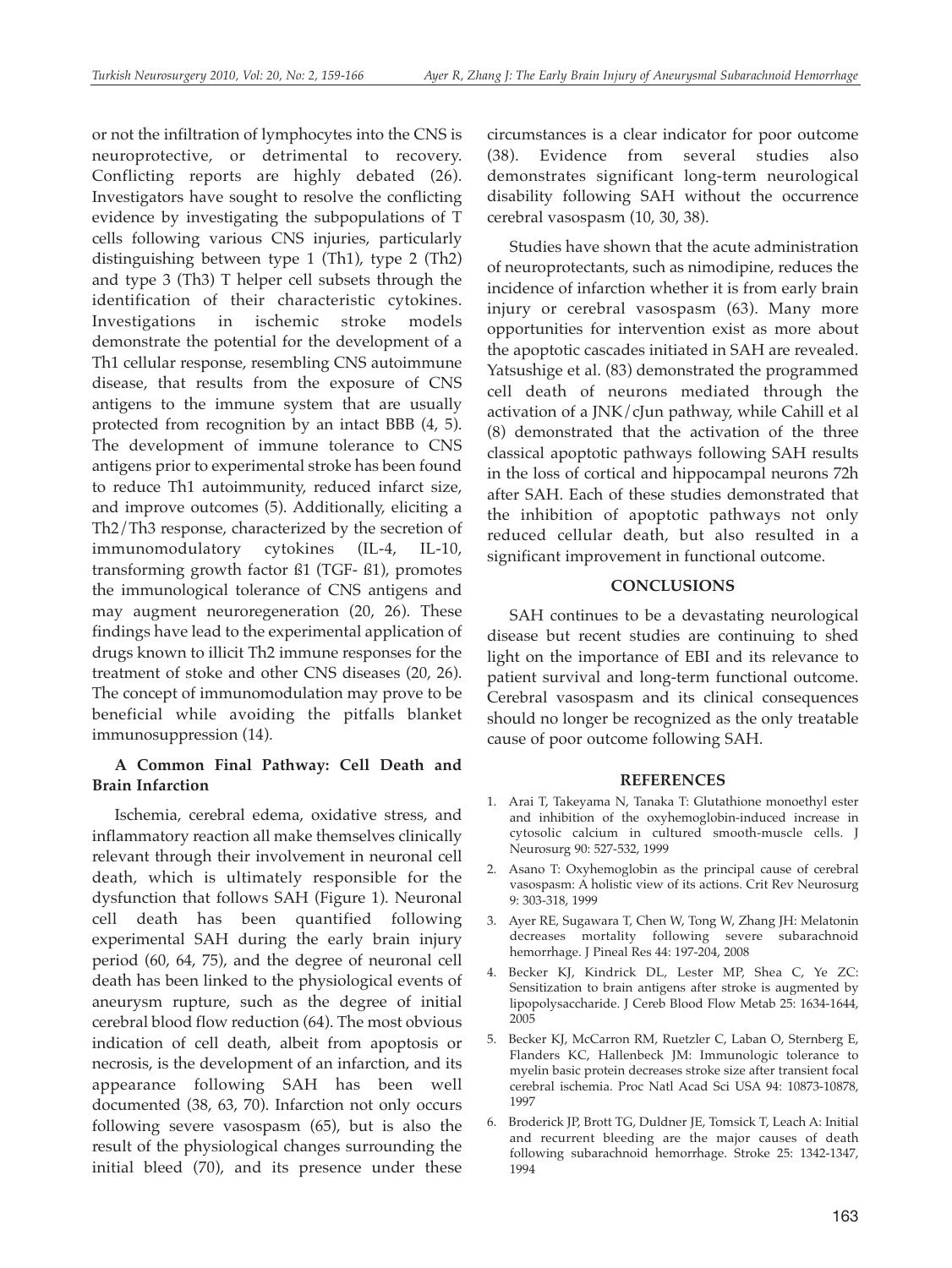- 7. Busch E, Beaulieu C, de CA, Moseley ME: Diffusion MR imaging during acute subarachnoid hemorrhage in rats. Stroke 29: 2155-2161, 1998
- 8. Cahill J, Calvert JW, Zhang JH: Mechanisms of early brain injury after subarachnoid hemorrhage. J Cereb Blood Flow Metab 26: 1341-1353, 2006
- 9. Claassen J, Carhuapoma JR, Kreiter KT, Du EY, Connolly ES, Mayer SA: Global cerebral edema after subarachnoid hemorrhage: frequency, predictors, and impact on outcome. Stroke 33: 1225-1232, 2002
- 10. Claassen J, Vu A, Kreiter KT, Kowalski RG, Du EY, Ostapkovich N, Fitzsimmons BF, Connolly ES, Mayer SA: Effect of acute physiologic derangements on outcome after subarachnoid hemorrhage. Crit Care Med 32: 832-838, 2004
- 11. Cook DA: Mechanisms of cerebral vasospasm in subarachnoid haemorrhage. Pharmacol Ther 66: 259-284, 1995
- 12. Ellington E, Margolis G: Block of arachnoid villus by subarachnoid hemorrhage. J Neurosurg 30: 651-657, 1969
- 13. Endo H, Nito C, Kamada H, Yu F, Chan PH: Reduction in oxidative stress by superoxide dismutase overexpression attenuates acute brain injury after subarachnoid hemorrhage via activation of Akt/glycogen synthase kinase-3beta survival signaling. J Cereb Blood Flow Metab 27: 975-982, 2007
- 14. Feigin VL, Anderson N, Rinkel GJ, Algra A, van GJ, Bennett DA: Corticosteroids for aneurysmal subarachnoid haemorrhage and primary intracerebral haemorrhage. Cochrane Database Syst Rev 3; CD004583, 2005
- 15. Feigin VL, Lawes CM, Bennett DA, Anderson CS: Stroke epidemiology: a review of population-based studies of incidence, prevalence, and case-fatality in the late 20th century. Lancet Neurol 2: 43-53, 2003
- 16. Figueroa S, Oset-Gasque MJ, Arce C, Martinez-Honduvilla CJ, Gonzalez MP: Mitochondrial involvement in nitric oxideinduced cellular death in cortical neurons in culture. J Neurosci Res 83: 441-449, 2006
- 17. Foltz EL, Ward AA, Jr: Communicating hydrocephalus from subarachnoid bleeding. J Neurosurg 13: 546-566, 1956
- 18. Gaetani P, Lombardi D: Brain damage following subarachnoid hemorrhage: the imbalance between antioxidant systems and lipid peroxidative processes. J Neurosurg Sci 36:1-10, 1992
- 19. Gaetani P, Pasqualin A, Baena R, Borasio E, Marzatico F: Oxidative stress in the human brain after subarachnoid hemorrhage. J Neurosurg 89: 748-754, 1998
- 20. Gee JM, Kalil A, Shea C, Becker KJ: Lymphocytes: Potential mediators of postischemic injury and neuroprotection. Stroke 38: 783-788, 2007
- 21. Germano A, Imperatore C, d'Avella D, Costa G, Tomasello F: Antivasospastic and brain-protective effects of a hydroxyl radical scavenger (AVS) after experimental subarachnoid hemorrhage. J Neurosurg 88: 1075-1081, 1998
- 22. Goldman DW, Breyer RJ, III Yeh D, Brockner-Ryan BA, Alayash AI: Acellular hemoglobin-mediated oxidative stress toward endothelium: A role for ferryl iron. Am J Physiol 275: H1046-H1053, 1998
- 23. Grote E, Hassler W: The critical first minutes after subarachnoid hemorrhage. Neurosurgery 22: 654-661, 1988
- 24. Grubb RL, Jr Raichle ME, Eichling JO, Gado MH: Effects of subarachnoid hemorrhage on cerebral blood volume, blood flow, and oxygen utilization in humans. J Neurosurg 46: 446- 453, 1977
- 25. Haley EC, Jr Kassell N.F, Pperson-Hansen C, Maile MH, Alves WM: A randomized, double-blind, vehicle-controlled trial of tirilazad mesylate in patients with aneurysmal subarachnoid hemorrhage: a cooperative study in North America. J Neurosurg 86: 467-474, 1997
- 26. Hendrix S, Nitsch R: The role of T helper cells in neuroprotection and regeneration. J Neuroimmunol 184: 100- 112, 2007
- 27. Heuer GG, Smith MJ, Elliott JP, Winn HR, LeRoux PD: Relationship between intracranial pressure and other clinical variables in patients with aneurysmal subarachnoid hemorrhage. J Neurosurg 101: 408-416, 2004
- 28. Hop JW, Rinkel GJ, Algra A, van GJ: Case-fatality rates and functional outcome after subarachnoid hemorrhage: A systematic review. Stroke 28: 660-664, 1997
- 29. Horstmann S, Su Y, Koziol J, Meyding-Lamade U, Nagel S, Wagner S: MMP-2 and MMP-9 levels in peripheral blood after subarachnoid hemorrhage. J Neurol Sci 251: 82-86, 2006
- 30. Hutter BO, Kreitschmann-Andermahr I, Mayfrank L, Rohde V, Spetzger U, Gilsbach JM: Functional outcome after aneurysmal subarachnoid hemorrhage. Acta Neurochir Suppl 72:157-174, 1999
- 31. Imperatore C, Germano A, d'Avella D, Tomasello F, Costa G: Effects of the radical scavenger AVS on behavioral and BBB changes after experimental subarachnoid hemorrhage. Life Sci 66: 779-790, 2000
- 32. Kamiya K, Kuyama H, Symon L: An experimental study of the acute stage of subarachnoid hemorrhage. J Neurosurg 59: 917- 924, 1983
- 33. Kassell NF, Haley EC, Jr Pperson-Hansen C, Alves WM: Randomized, double-blind, vehicle-controlled trial of tirilazad mesylate in patients with aneurysmal subarachnoid hemorrhage: A cooperative study in Europe, Australia, and New Zealand. J Neurosurg 84: 221-228, 1996
- 34. Kassell NF, Torner JC, Haley EC, Jr Jane JA, Adams HP, Kongable GL: The international cooperative study on the timing of aneurysm surgery. Part 1: Overall management results. J Neurosurg 73: 18-36, 1990
- 35. Kaynar MY, Tanriverdi T, Kemerdere R, Atukeren P, Gumustas K: Cerebrospinal fluid superoxide dismutase and serum malondialdehyde levels in patients with aneurysmal subarachnoid hemorrhage: Preliminary results. Neurol Res 27: 562-567, 2005
- 36. Keep RF, Andjelkovic AV, Stamatovic SM, Shakui P, Ennis SR: Ischemia-induced endothelial cell dysfunction. Acta Neurochir Suppl 95: 399-402, 2005
- 37. Kim I, Leinweber BD, Morgalla M, Butler WE, Seto M, Sasaki Y, Peterson JW, Morgan KG: Thin and thick filament regulation of contractility in experimental cerebral vasospasm. Neurosurgery 46: 440-446, 2000
- 38. Kreiter KT, Copeland D, Bernardini GL, Bates JE, Peery S, Claassen J, Du YE, Stern Y, Connolly ES, Mayer SA: Predictors of cognitive dysfunction after subarachnoid hemorrhage. Stroke 33: 200-208, 2002
- 39. Kubota T, Handa Y, Tsuchida A, Kaneko M, Kobayashi H, Kubota T: The kinetics of lymphocyte subsets and macrophages in subarachnoid space after subarachnoid hemorrhage in rats. Stroke 24: 1993-2000, 1993
- 40. Kusaka G, Ishikawa M, Nanda A, Granger DN, Zhang JH: Signaling pathways for early brain injury after subarachnoid hemorrhage. J Cereb Blood Flow Metab 24: 916-925, 2004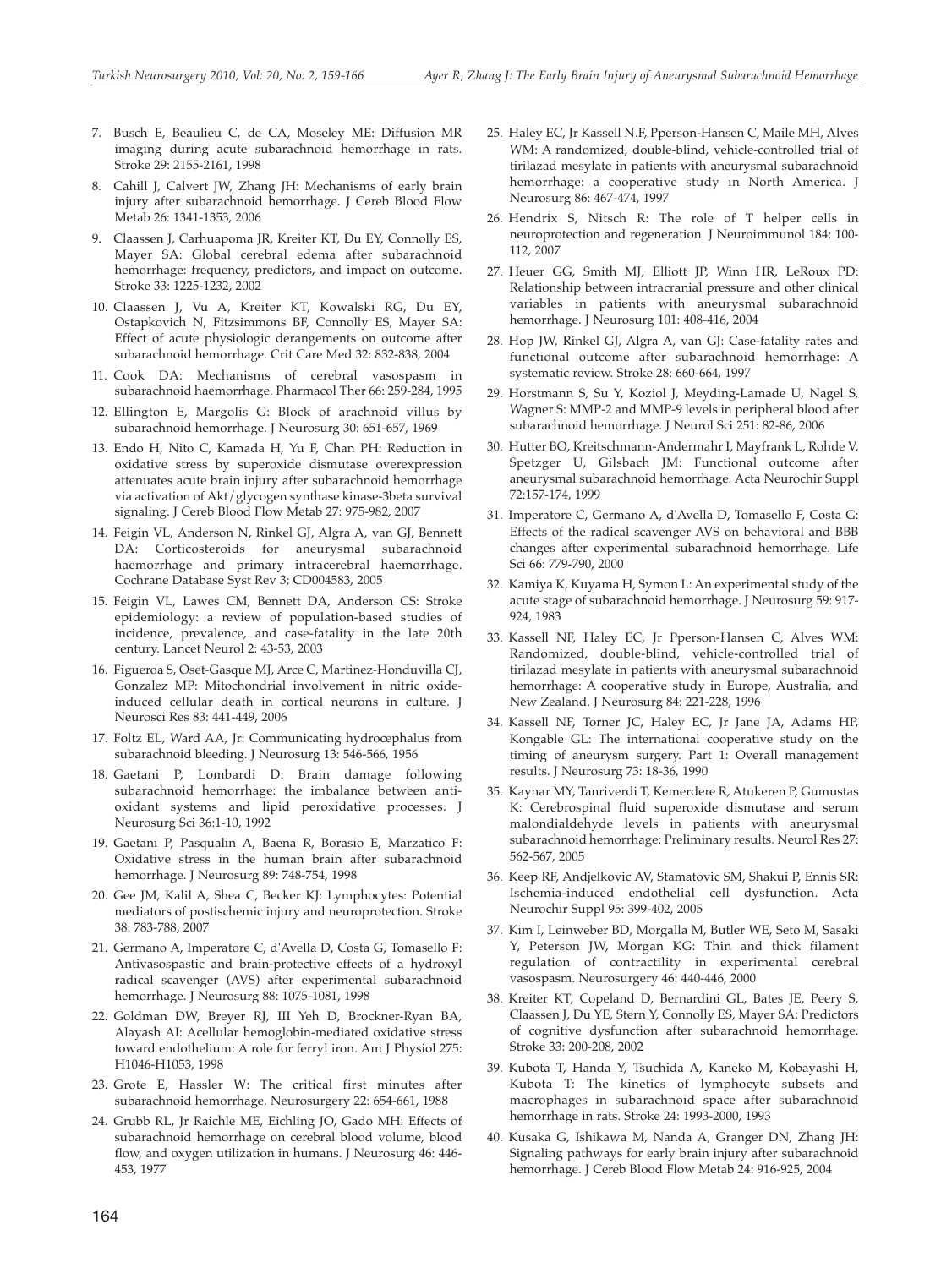- 41. Lagares A, Gomez PA, Lobato RD, Alen JF, Alday R, Campollo J: Prognostic factors on hospital admission after spontaneous subarachnoid haemorrhage. Acta Neurochir (Wien.) 143: 665- 672, 2001
- 42. Langfitt TW, Weinstein JD, Kassell NF, Gagliardi LJ: Transmission of increased intracranial pressure. II. Within the supratentorial space. J Neurosurg 21: 998-1005, 1964
- 43. Langfitt TW, Weinstein JD, Kassell NF, Simeone FA: Transmission of increased intracranial pressure. I. Within the craniospinal axis. J Neurosurg 21: 989-997, 1964
- 44. Lanzino G, Kassell NF: Double-blind, randomized, vehiclecontrolled study of high-dose tirilazad mesylate in women with aneurysmal subarachnoid hemorrhage. Part II. A cooperative study in North America. J Neurosurg 90: 1018- 1024, 1999
- 45. Lanzino G, Kassell NF, Dorsch NW, Pasqualin A, Brandt L, Schmiedek P, Truskowski LL, Alves WM: Double-blind, randomized, vehicle-controlled study of high-dose tirilazad mesylate in women with aneurysmal subarachnoid hemorrhage. Part I. A cooperative study in Europe, Australia, New Zealand, and South Africa. J Neurosurg 90: 1011-1017, 1999
- 46. Lewen A, Matz P, Chan PH: Free radical pathways in CNS injury. J Neurotrauma 17: 871-890, 2000
- 47. Macdonald RL, Kassell NF, Mayer S, Ruefenacht D, Schmiedek P, Weidauer S, Frey A, Roux S, Pasqualin A: Clazosentan to overcome neurological ischemia and infarction occurring after subarachnoid hemorrhage (CONSCIOUS-1): randomized, double-blind, placebocontrolled phase 2 dose-finding trial. Stroke 39: 3015-3021, 2008
- 48. Macdonald RL, Weir B, Zhang J, Marton LS, Sajdak M, Johns LM: Adenosine triphosphate and hemoglobin in vasospastic monkeys. Neurosurg Focus 3: e3, 1997
- 49. Mandal M, Mandal A, Das S, Chakraborti T, Sajal C: Clinical implications of matrix metalloproteinases. Mol Cell Biochem 252: 305-329, 2003
- 50. Marzatico F, Gaetani P, Cafe C, Spanu G, Baena R: Antioxidant enzymatic activities after experimental subarachnoid hemorrhage in rats. Acta Neurol Scand 87: 62-66, 1993
- 51. Marzatico F, Gaetani P, Tartara F, Bertorelli L, Feletti F, Adinolfi D, Tancioni F, Baena R: Antioxidant status and alpha1-antiproteinase activity in subarachnoid hemorrhage patients. Life Sci 63: 821-826, 1998
- 52. Mathiesen T, Lefvert AK: Cerebrospinal fluid and blood lymphocyte subpopulations following subarachnoid haemorrhage. Br J Neurosurg 10: 89-92, 1996
- 53. Mayhan WG: VEGF increases permeability of the blood-brain barrier via a nitric oxide synthase/cGMP-dependent pathway. Am J Physiol 276: C1148-C1153, 1999
- 54. McGirt MJ, Lynch JR, Blessing R, Warner DS, Friedman AH, Laskowitz DT: Serum von Willebrand factor, matrix metalloproteinase-9, and vascular endothelial growth factor levels predict the onset of cerebral vasospasm after aneurysmal subarachnoid hemorrhage. Neurosurgery 51:1128-1134, 2002
- 55. Mokri B: The Monro-Kellie hypothesis: applications in CSF volume depletion. Neurology 56: 1746-1748, 2001
- 56. Murad A, Ghostine S, Colohan AR: Controlled lumbar drainage in medically refractory increased intracranial pressure. A safe and effective treatment. Acta Neurochir Suppl 102: 89-91, 2008
- 57. Nornes H: The role of intracranial pressure in the arrest of hemorrhage in patients with ruptured intracranial aneurysm. J Neurosurg 39: 226-234, 1973
- 58. Nornes H: Cerebral arterial flow dynamics during aneurysm haemorrhage. Acta Neurochir (Wien.) 41: 39-48, 1978
- 59. Oruckaptan HH, Caner HH, Kilinc K, Ozgen T. No apparent role for neutrophils and neutrophil-derived myeloperoxidase in experimental subarachnoid haemorrhage and vasospasm: A preliminary study. Acta Neurochir (Wien.) 142: 83-90, 2000
- 60. Ostrowski RP, Colohan AR, Zhang JH: Mechanisms of hyperbaric oxygen-induced neuroprotection in a rat model of subarachnoid hemorrhage. J Cereb Blood Flow Metab 25: 554- 571, 2005
- 61. Ostrowski RP, Colohan AR, Zhang JH: Molecular mechanisms of early brain injury after subarachnoid hemorrhage. Neurol Res 28:399-414, 2006
- 62. Park S, Yamaguchi M, Zhou C, Calvert JW, Tang J, Zhang JH: Neurovascular protection reduces early brain injury after subarachnoid hemorrhage. Stroke 35: 2412-2417, 2004
- 63. Pickard JD, Murray GD, Illingworth R, Shaw MD, Teasdale GM, Foy PM, Humphrey PR, Lang DA, Nelson R, Richards P: Effect of oral nimodipine on cerebral infarction and outcome after subarachnoid haemorrhage: British aneurysm nimodipine trial. BMJ 298: 636-642, 1989
- 64. Prunell GF, Svendgaard NA, Alkass K, Mathiesen T: Delayed cell death related to acute cerebral blood flow changes following subarachnoid hemorrhage in the rat brain. J Neurosurg 102: 1046-1054, 2005
- 65. Rabinstein AA, Weigand S, Atkinson JL, Wijdicks EF: Patterns of cerebral infarction in aneurysmal subarachnoid hemorrhage. Stroke 36: 992-997, 2005
- 66. Rosenberg GA: Matrix metalloproteinases in brain injury. J Neurotrauma 12: 833-842, 1995
- 67. Rosenberg GA, Yang Y: Vasogenic edema due to tight junction disruption by matrix metalloproteinases in cerebral ischemia. Neurosurg Focus 22: E4, 2007
- 68. Satoh M, Date I, Ohmoto T, Perkins E, Parent AD: The expression and activation of matrix metalloproteinase-1 after subarachnoid haemorrhage in rats. Acta Neurochir (Wien)147: 187-192, 2005
- 69. Schievink WI: Intracranial aneurysms. N Engl J Med 336: 28- 40, 1997
- 70. Schmidt JM, Rincon F, Fernandez A, Resor C, Kowalski RG, Claassen J, Connolly ES, Fitzsimmons BF, Mayer SA: Cerebral infarction associated with acute subarachnoid hemorrhage. Neurocrit Care 7: 10-17, 2007
- 71. Scozzafava J, Brindley PG, Mehta V, Findlay JM: Decompressive bifrontal craniectomy for malignant intracranial pressure following anterior communicating artery aneurysm rupture: Two case reports. Neurocrit Care 6: 49-53, 2007
- 72. Sehba FA, Mostafa G, Knopman J, Friedrich V, Jr, Bederson JB: Acute alterations in microvascular basal lamina after subarachnoid hemorrhage. J Neurosurg 101: 633-640, 2004
- 73. Shigeno T, Fritschka E, Brock M, Schramm J, Shigeno S, Cervos-Navarro J: Cerebral edema following experimental subarachnoid hemorrhage. Stroke 13: 368-379, 1982
- 74. Sudlow CL, Warlow CP: Comparable studies of the incidence of stroke and its pathological types: Results from an international collaboration. International Stroke Incidence Collaboration. Stroke 28: 491-499, 1997